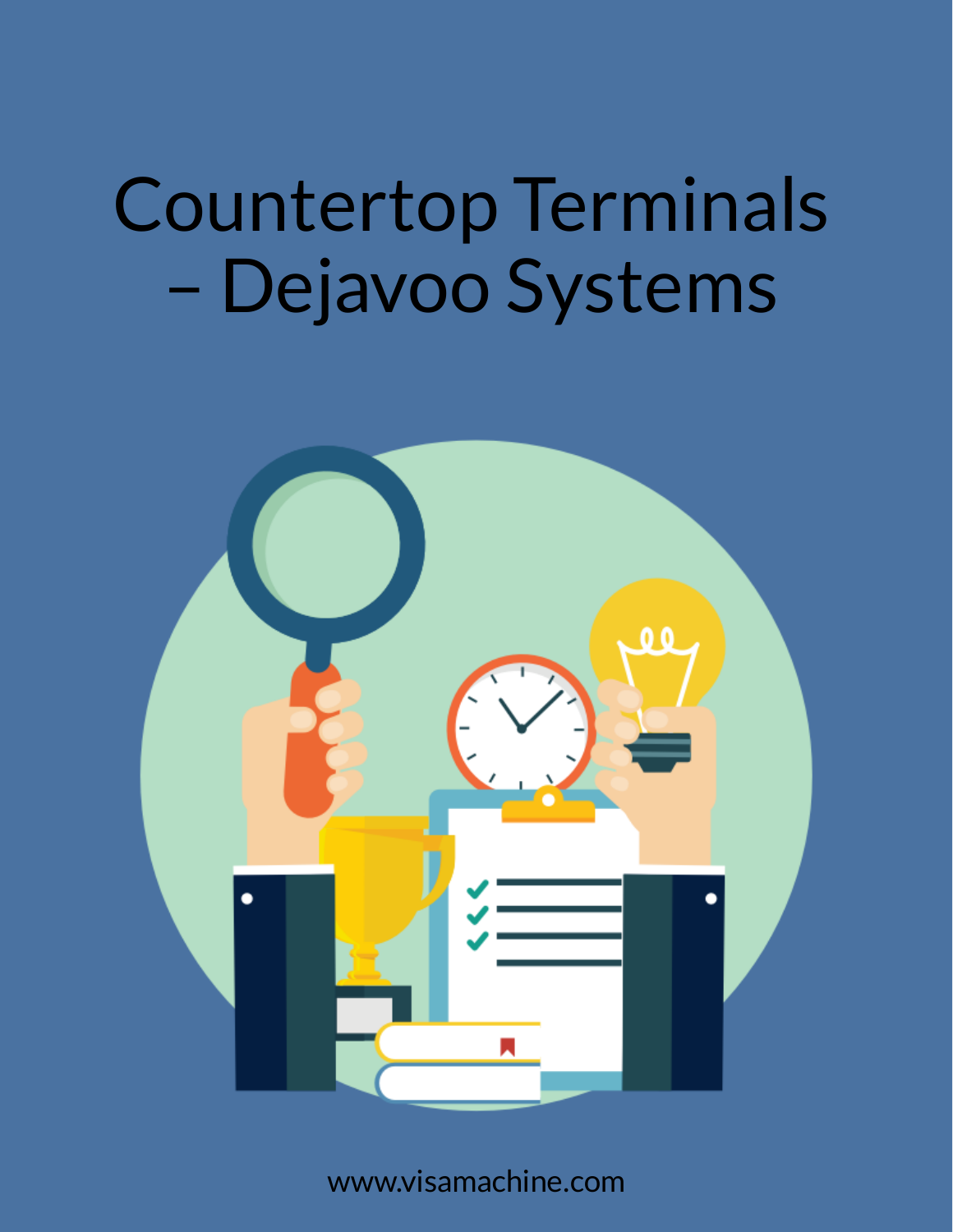Trust our secure EMV certified Z-line with EMV, NFC Contactless, Touch Screen, Dial, IP and Wi-Fi.

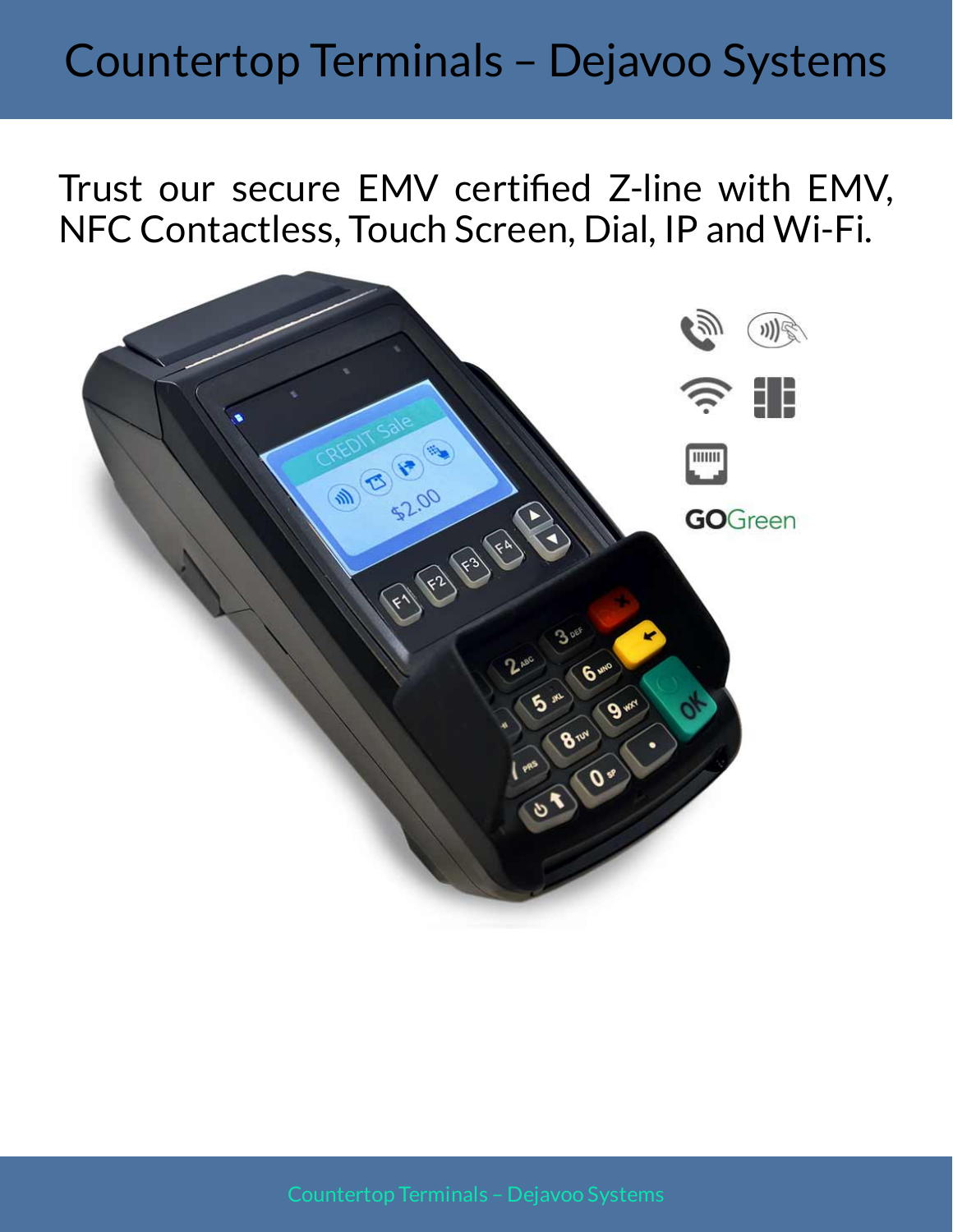- EMV and NFC Contactless Built In EMV 4.x L1 and L2 certified
- Tri-Comm capability (Dial, IP, & WiFi)
- Connect to WiFi easily, self discovering so the terminal finds all available Networks!
- 2.4'' Color LCD with backlight
- 192 MB of Memory (128 MB RAM / 64 MB DDR RAM)  $\bullet$
- Model: The Vega 3000 is PCI PTS v4.x Certified
- Apple Pay, Samsung Pay, Google Wallet, Visa PayWave, MasterCard PayPass
- Display logo on the screen and print logo on the transaction receipts
- 32bits 400MHz high speed microprocessor

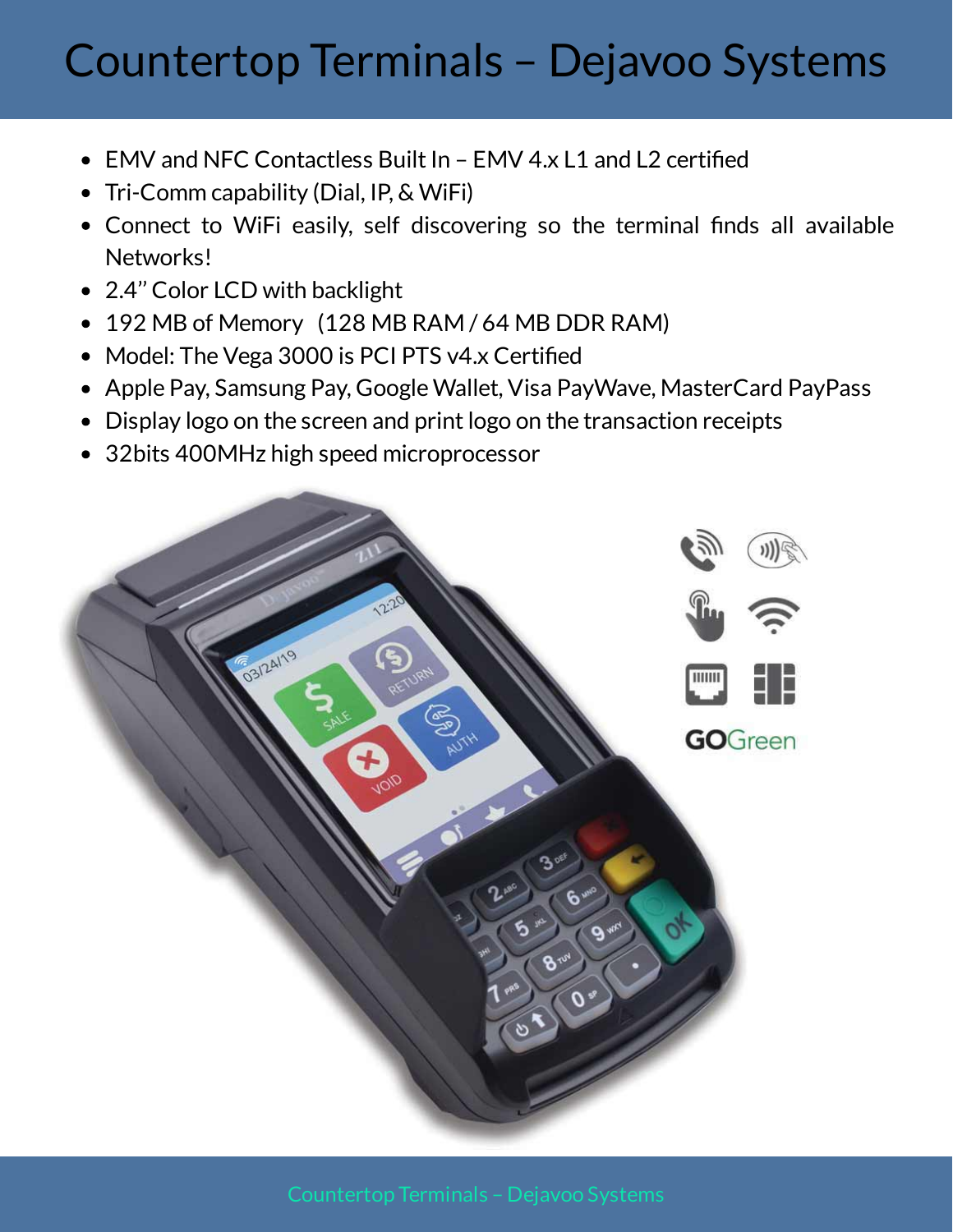- EMV and NFC Contactless Built In EMV 4.x L1 and L2 certified
- Tri-Comm capability (Dial, IP & WiFi)
- 3.5" TFT LCD with PCT touch screen for signature on the screen
- 2.4'' Color LCD with backlight
- 192 MB of Memory (128 MB RAM / 64 MB DDR RAM)
- Model: The Vega 3000 is PCI PTS v4.x Certified
- Apple Pay, Samsung Pay, Google Wallet, Visa payWave, MasterCard PayPass,
- Display logo on the screen and print logo on the transaction receipts
- Scroll multiple images on the terminal display when in idle mode
- Ideal for signature capture and upload to the DeNovo business portal
- Great solution for SPIn integration to POS systems
- 32bits 400MHz high speed microprocessor



Tri-Comm capability (Dial, IP, & WiFi)